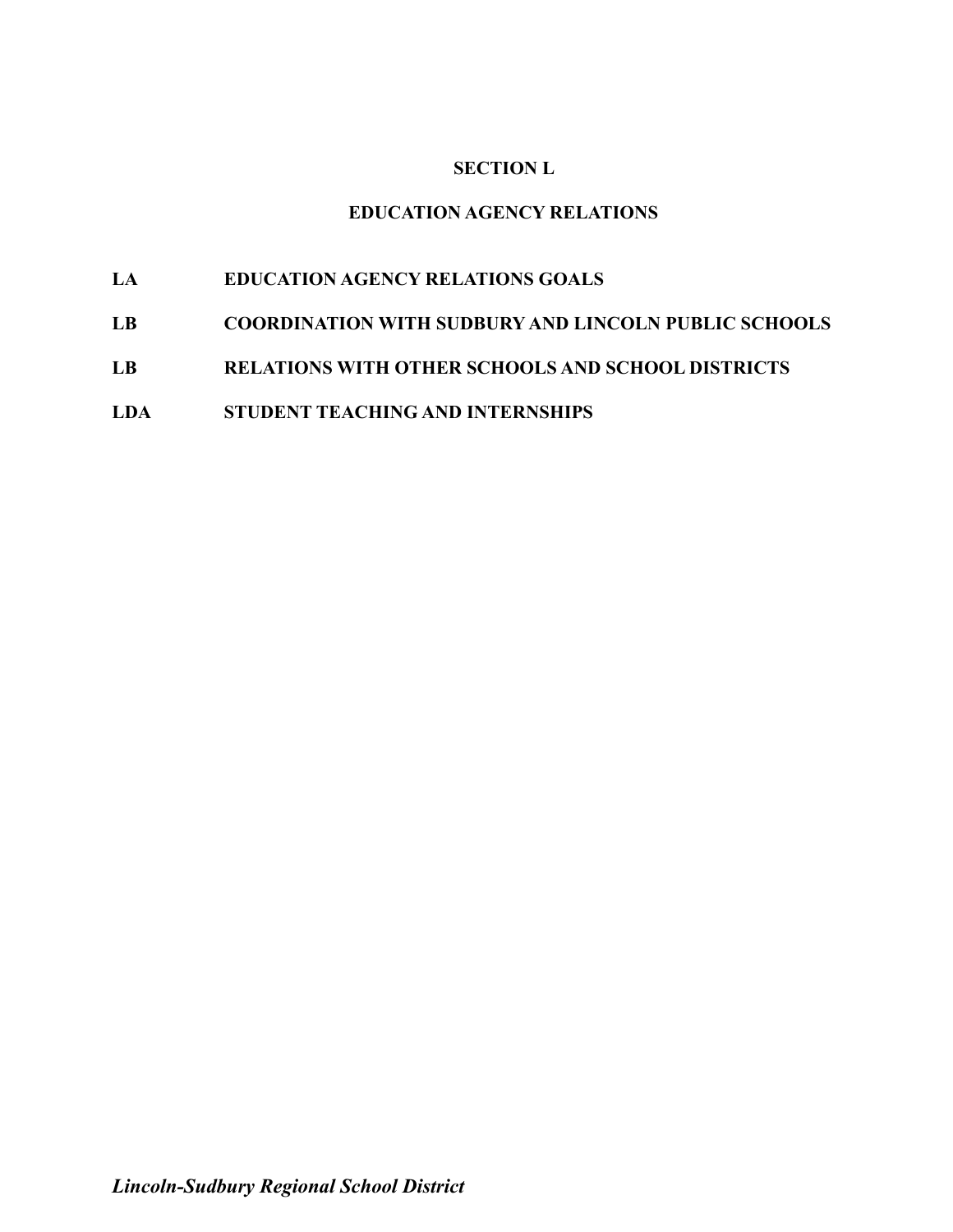### File: LA

### **EDUCATION AGENCY RELATIONS GOALS**

The School Committee appreciates the place and importance of an educational system in its greater environment, which includes other organizations and institutions dedicated to education. It believes that much is gained through cooperative endeavors with other agencies.

In order to make a maximum contribution to education, within the school district and to other educational agencies, the Committee establishes these broad goals:

- 1. To encourage liaison with other educational agencies.
- 2. To supply educational services to and/or share with other educational agencies.

#### SOURCE: MASC

Adopted for LSSC Policy Manual 12/21/21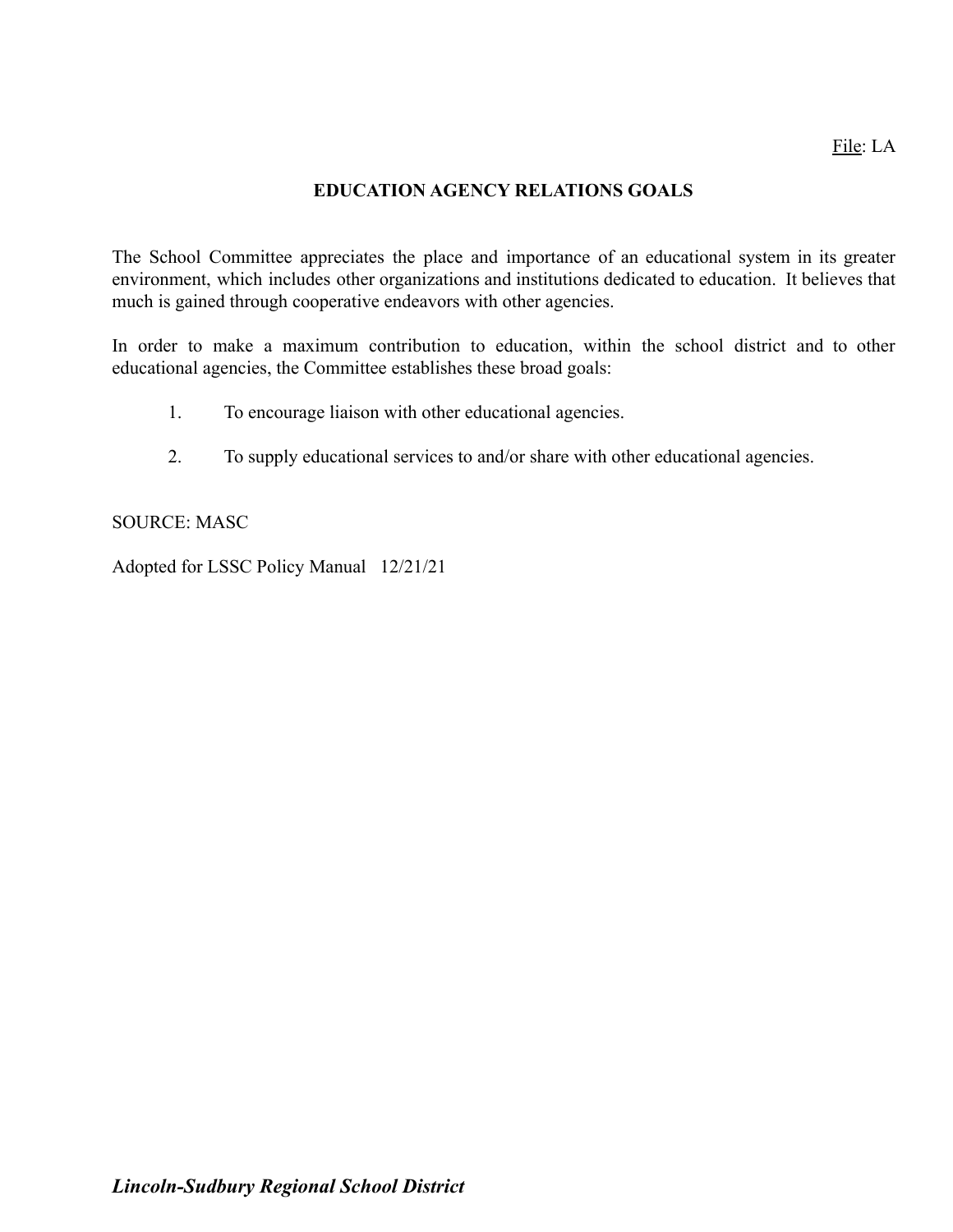# **COORDINATION WITH SUDBURY AND LINCOLN PUBLIC SCHOOLS**

The School Committee recognizes its shared responsibility to coordinate its program of curriculum and instruction with those of the Sudbury Public Schools and the Lincoln Public Schools,

The School Committee and Administration, at their respective levels, will carry out this commitment through joint meetings, joint study arrangements, and other means appropriate to it.

SOURCE: Lincoln-Sudbury

Adopted 2/25/03 Adopted for LSSC Policy Manual 12/21/21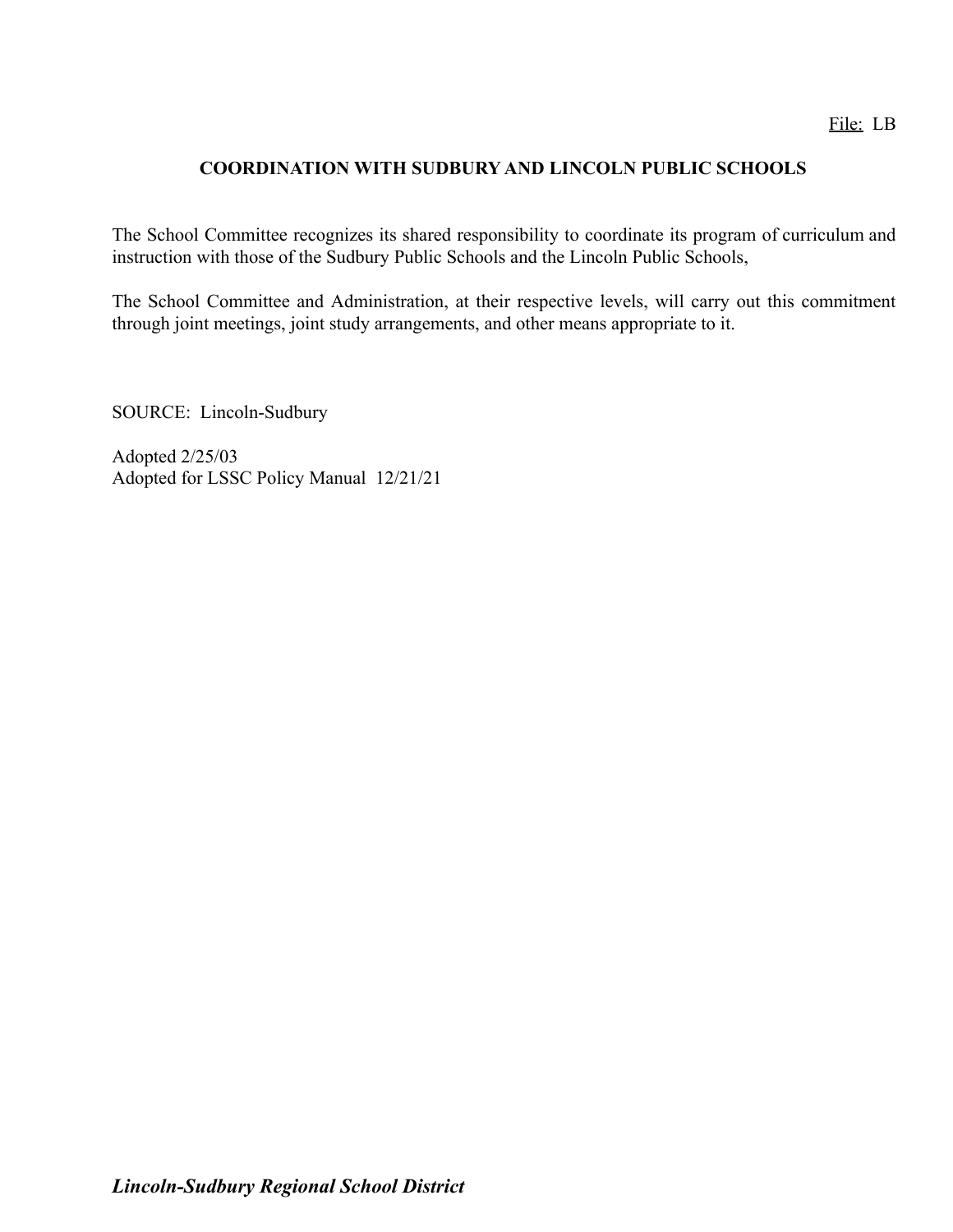# **RELATIONS WITH OTHER SCHOOLS AND SCHOOL DISTRICTS**

The School Committee will cooperate with other schools and with local, state, and regional agencies and organizations to:

- 1. Seek solutions to educational problems of common concern.
- 2. Offer support services of high quality to our children.
- 3. Equalize educational opportunities for all children.
- 4. Acquire federal and state grants.
- 5. Promote local school district involvement in state and federal decision-making.

This cooperation may extend to research, providing transportation for children to special schools and hospitals, coordination of curriculum, exchange of information and data, construction of facilities that may be efficiently used on a cooperative basis, and the coordination of school calendars and activities.

Before joining any cooperative programs, education collaborative, or participating in any joint educational services with other school districts, the School Committee wants to be sure that in all instances the best interests of our school children will be served. In carrying out this policy the Superintendent/Principal will include in reports to the Committee an evaluation of the desirability and feasibility of cooperation with other schools and agencies on matters of mutual interest.

SOURCE: MASC Adopted for LSSC Policy Manual 12/21/21

LEGAL REFS.: M.G.L. 40:4E; 71:48; 71:71D; 71B:4; 74:4 through 74:7A; 76:1